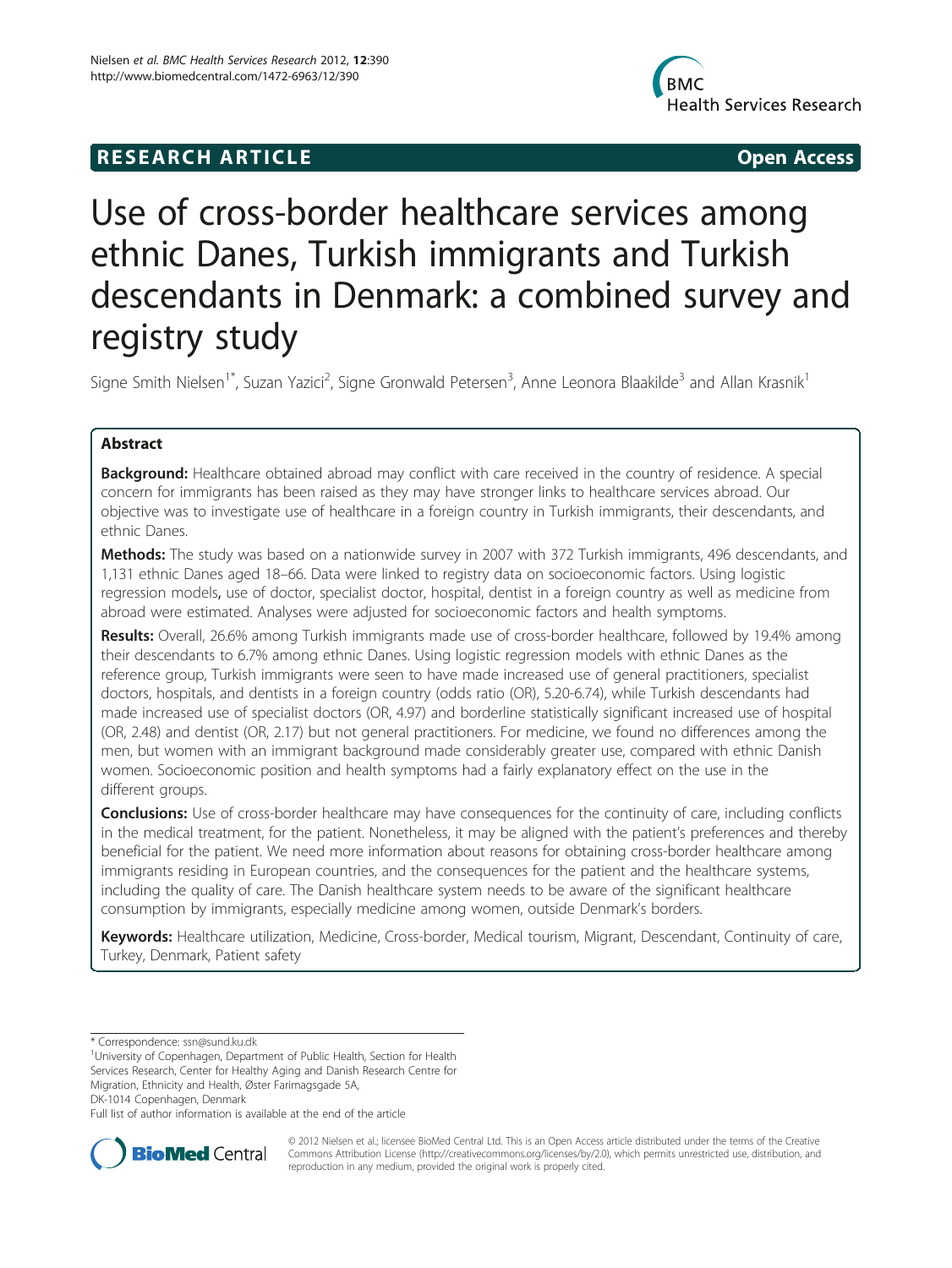## Background

The global market and increasing global mobility introduce new dimensions of healthcare, in the form of the mobile patient, creating new possibilities and challenges for patients, providers, and the healthcare system. Patient mobility is defined as the 'deliberate movements across international borders of patients seeking planned health care' [\[1](#page-9-0)] and takes a variety of forms, ranging from international healthcare service agreements, people living in border areas, temporary visitors abroad, expatriates and immigrants seeking healthcare in their country of origin, to medical tourism, when wealthier patients seek the best care available or when lower socioeconomic groups borrowing money or using savings to travel out of country for lower costs treatments than they may have to pay for private services in own country [[2\]](#page-9-0). Five motives to seek healthcare in a foreign country have been identified: familiarity, availability, cost, quality, and bioethical legislation [[3](#page-9-0)].

A cross-European survey showed that 4% of European Union citizens received treatment in another EU member state, ranging from 2% of the population in Sweden, to 6% in Denmark, and 20% in Luxembourg [\[4\]](#page-9-0). Although cross-border patient mobility still comprises a relatively small proportion of all elective care [[5\]](#page-9-0), it raises a concern regarding patient safety and continuity of care [[5](#page-9-0)-[7\]](#page-9-0), which is an essential element of quality treatment and outcome. Special concern for the continuity of care and interference of medicine from abroad has been raised with regard to immigrants, as they may have stronger links to healthcare services abroad/in their home countries.

Denmark is a "new" immigration country; and the use of cross-border healthcare among immigrants is also a new phenomenon on the healthcare agenda. Due to the economic boom in the 1960s and early 1970s, the Danish state needed unskilled labour and therefore invited workers from primarily Turkey and Pakistan to Denmark. In 1973, Denmark stopped labour immigration, yet the immigrants who already had work and residence permits were allowed to stay. In the following years, the previous labour immigration flow was superseded by refugees and reunited family members [\[8\]](#page-9-0). Today, Turkish immigrants and their descendants constitute the largest immigrant group in Denmark, comprising 1.1% of the total population, equivalent to 60,390 persons [\[9](#page-9-0)]. Overall, immigrants and their descendants constitute 10.4% of the Danish population, of whom two thirds are non-Western immigrants [\[9](#page-9-0)]. Non-Western immigrants, including Turkish immigrants, are more often unemployed, social welfare recipients [\[10\]](#page-9-0), and have lower incomes and educational qualifications compared with ethnic Danes [[11](#page-9-0)]. The Danish healthcare system is characterised by a universal welfare model, whereby universal coverage is provided

to all persons with residence permits, funded mainly via taxation. Access to the healthcare system is free, except for services such as dentistry, as well as prescription medicine requiring co-payment [[12\]](#page-9-0). Until 2008, the Danish national health insurance covered all expenses to medical attention and treatment as well as prescription medicine obtained during holidays and study visits of up to one month in European countries and countries around the Mediterranean Sea, including Turkey, for persons with permanent residence in Denmark. Dentistry and, in principle, expenses for the treatment of chronic diseases or other diseases diagnosed before the time of departure were not covered. After 2008, only healthcare obtained in EU countries, Faroe Island, Greenland, Switzerland, Norway and a number of small European states (e.g. Lichtenstein) are covered.

Only very few studies have investigated immigrants' use of healthcare abroad. In a US study, it was estimated that 952,000 Californian adults used healthcare in Mexico, of whom 488,000 were Mexican immigrants. Mexican immigrants in the US who had been the US for a long time had the highest rate of healthcare use in Mexico, at 15%, and US-born non-Latino whites the lowest rate (2.1%) [\[13](#page-9-0)]. An Irish qualitative study showed that patient mobility was most evident in the case of elective healthcare, and that immigrants were most likely to access healthcare in their host countries at times of emergency or crisis [\[2](#page-9-0)].

Cross-border healthcare use raises the concerns of continuity of care and interference of medicine from abroad, which may be more evident in immigrant populations, due to their familiarity with and potential preference for healthcare services in their countries of origin. So far, a review has pointed at major gaps in the evidence base for use of cross-border healthcare, including the patient profile of those seeking care abroad [[6\]](#page-9-0), and researchers have highlighted that there is an imperative for more empirical data on use of cross-border healthcare to be collected, in particular on the size of the use [[7\]](#page-9-0). To our knowledge, the use of cross-border healthcare by Turkish immigrants has hitherto not been addressed in scientific literature, and no European studies have quantified immigrants' cross-border healthcare use. Our objective was to investigate and compare crossborder use of healthcare among Turkish immigrants living in Denmark, their descendants, and ethnic Danes.

## Methods

## Study design and study population

In 2007, we conducted a nationwide survey of health and health behaviour among persons residing in Denmark aged 18–66 years who were: 1) ethnic Danes; 2) immigrants from the seven largest non-Western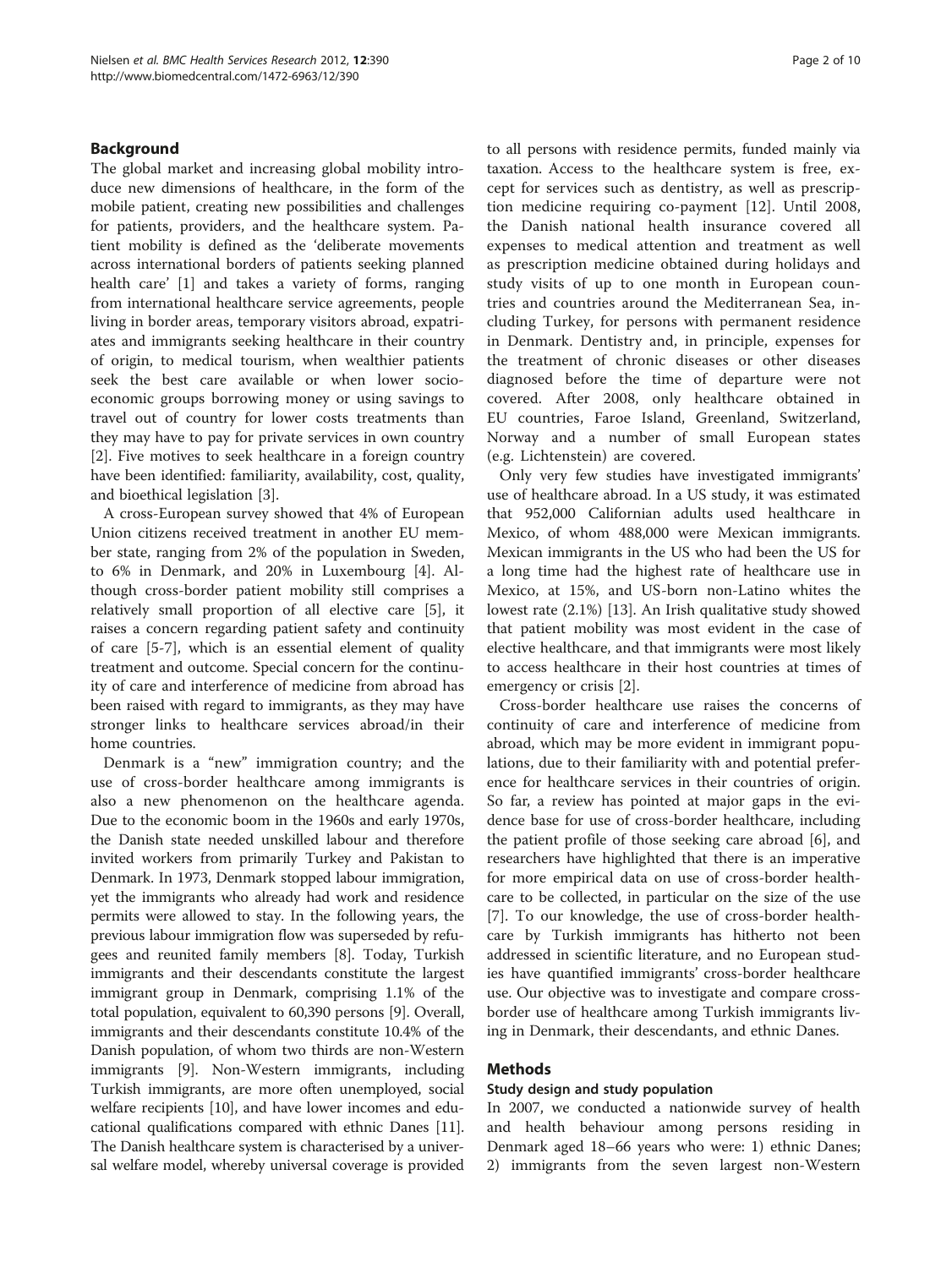immigrant groups residing in Denmark for a minimum of three years; and 3) descendants of the two immigrant groups with the longest duration of stay in Denmark. According to Statistics Denmark, ethnic Danes are defined as persons with at least one parent born in Denmark with Danish citizenship; immigrants are defined as persons who were born in a foreign country to parents without Danish citizenship; and descendants are defined as persons born in Denmark with parents who were neither Danish citizens nor born in Denmark.

Under Danish law, only investigations which include human biological material must be reported to and approved by the Danish National Committee on Biomedical Research Ethics; this does not apply to questionnaire surveys, interview studies, and registry research surveys. This study required permission from the Danish Data Protection Agency only [\[14](#page-9-0)], and this permission was granted.

The selection procedure for participation in the survey was conducted in close collaboration with Statistics Denmark. Based on the assigned Civil Personal Registration Number (CPR number), Statistics Denmark randomly drew an equal number of persons from each immigrant and descendant group (an average of 1,072 per group), as well as 1,800 ethnic Danes, totalling a gross sample of 11,450 persons selected to participate in the survey. The CPR number contains information on sociodemographic characteristics, including country of birth and citizenship, and allows linkage of information over time to all other Danish registries. Persons who had died, emigrated, or were subject to research protection (N=1,935), were excluded. The net sample consisted of 9,515 persons: 4,952 responded, representing a response rate of 52.1%.

For this study, we restricted the sample to ethnic Danes, as well as Turkish immigrants and Turkish descendants, who constitute the largest immigrant and descendant group in Denmark. The final sample consisted of 372 Turkish immigrants, 496 descendants, and 1,131 ethnic Danes. The response rate was higher among ethnic Danes (73.3%) than among Turkish immigrants (48.3%) and Turkish descendants (55.4%).

## Survey data collection

A survey that includes different immigrant groups presents challenges in terms of the recruitment of participants, the validity of survey instruments, the study design, ensuring a high response rate, and the interpretation and communication of results. To accommodate these challenges, we carried out a pre-study by conducting qualitative interviews of 1–2 hours' duration with a representative from each of the immigrant groups, as a starting point. The interviews formed the basis for the choice of study design and data collection (telephone interviews), as well as the decision to conduct a campaign before the start of the interviews in order to inform the immigrant groups about the upcoming survey.

To ensure cultural appropriateness, the questionnaire was prepared in close collaboration with representatives from each immigrant group, interpreters, and students with an immigrant background. Finally, the questionnaire was translated into the mother tongues of the immigrant groups using a forward/backward translation procedure.

To inform the potential respondents about the study and the impending telephone interview, all persons in the net sample were sent a letter in Danish and in the person's mother tongue. The sender of the letter was the "Partnership" formed by the Danish National Board of Health, three Danish regions, the three largest Danish municipalities, the National Institute of Public Health as well as the University of Copenhagen. In June-August 2007, computer-assisted telephone interviews were conducted by bilingual interviewers. In addition, participation via the Internet was offered.

#### Variables

The exposure variable was country of origin, categorised as ethnic Danes, Turkish immigrants, and Turkish descendants. Concerning use of healthcare services in a foreign country, which were the outcome variables, participants were asked: "Within the last year, have you turned to one of the following healthcare services [general practitioner (GP), dentist, specialist doctor, hospital] in another country than Denmark?"; and "Within the last year, have you received medication from abroad?" The answer categories were yes and no. Survey data was linked to registry data from the Danish Demographic Database and the Integrated Database for Labour Market Research for the covariates on sociodemographic and socioeconomic information in 2007 (age, sex, marital status, education, employment, household income (the latter was adjusted for number of adults in the household)). Finally, the covariate health status was based on survey data, using a slightly modified SF-12 [[15\]](#page-9-0), with a sum of physical symptoms and mental symptoms. The two sum scores consisted of 6 items each, where the best possible answer was scored 0 and the worst 4. Variables were categorised as in Table [1,](#page-3-0) except health status, which was used as a continuous variable.

#### Statistical analysis

Chi2 -tests were used to compare unadjusted proportions of the different outcome variables and covariates by country of origin. We used binary logistic regression to examine the association of country of origin with each dependent variable. Sociodemographic and socioeconomic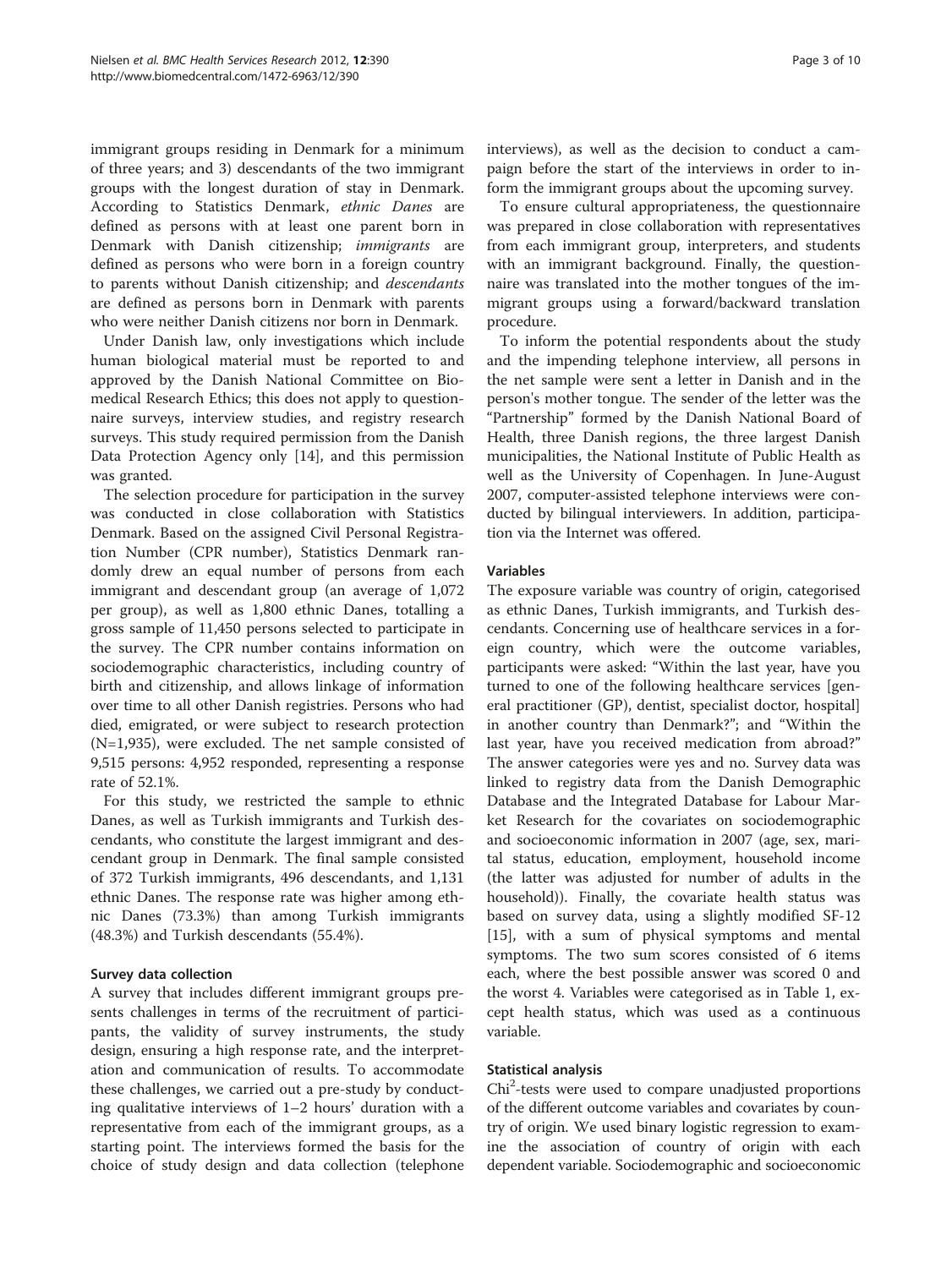## <span id="page-3-0"></span>Table 1 Distribution of sociodemographic and socioeconomic characteristics, utilization of healthcare services in a foreign country and self-perceived health by country of origin

|                             | Denmark     | <b>Turkey</b> | Descendant<br>Turkey |
|-----------------------------|-------------|---------------|----------------------|
|                             | N (%)       | N (%)         | N (%)                |
| Response rate               | (73.3)      | (48.3)        | (55.4)               |
| <b>Totals</b>               | 1,131 (100) | 372 (100)     | 496 (100)            |
| SOCIODEMOGRAPHIC FACTORS    |             |               |                      |
| Age                         |             |               |                      |
| 18-29                       | 195 (17)    | 65 (18)       | 449 (91)             |
| 30-39                       | 228 (20)    | 144 (39)      | 47 (9)               |
| 40-49                       | 287 (25)    | 105 (28)      |                      |
| 50-66                       | 421 (37)    | 58 (16)       |                      |
| Sex                         |             |               |                      |
| Male                        | 553 (49)    | 189 (51)      | 270 (54)             |
| Female                      | 578 (51)    | 183 (49)      | 226 (46)             |
| <b>Marital Status</b>       |             |               |                      |
| Married or living w/partner | 634 (56)    | 311 (84)      | 127 (26)             |
| Not married/divorced/widow  | 493 (44)    | 61 (16)       | 367 (74)             |
| <b>Education</b>            |             |               |                      |
| Unknown                     | 8(1)        | 66 (18)       | 9(2)                 |
| Primary                     | 265 (24)    | 203 (55)      | 358 (73)             |
| Secondary                   | 524 (47)    | 82 (22)       | 105 (21)             |
| Tertiary                    | 330 (29)    | 21(6)         | 22(5)                |
| Employment                  |             |               |                      |
| Employed                    | 944 (88)    | 213 (65)      | 301 (63)             |
| Unemployed                  | 25(2)       | 47 (14)       | 25(5)                |
| Outside labour market       | 109 (10)    | 68 (21)       | 155 (32)             |
| Household income (DKK)      |             |               |                      |
| $<$ 99,999                  | 64 (6)      | 52 (15)       | 166 (40)             |
| 100,000-199,999             | 192 (18)    | 169 (47)      | 145 (35)             |
| 200,000-299,999             | 371 (34)    | 112 (31)      | 82 (20)              |
| >300,000                    | 454 (42)    | 25(7)         | 20(5)                |
| <b>HEALTH STATUS</b>        |             |               |                      |
| Physical Health Symptoms*   |             |               |                      |
| $0 - 5$                     | 922 (82)    | 216 (58)      | 420 (85)             |
| $6 - 10$                    | 115 (10)    | 67 (18)       | 49 (10)              |
| $11 - 15$                   | 50 $(4)$    | 33(9)         | 20(4)                |
| $16 - 20$                   | 29(3)       | 32(9)         | 4(1)                 |
| $21 \le (26)$               | 15(1)       | 24 (7)        | 3(1)                 |
| Mean                        | 3.42        | 6.50          | 2.82                 |
| Mental Health Symptoms*     |             |               |                      |
| $0 - 5$                     | 853 (75)    | 199 (54)      | 314 (63)             |
| $6 - 10$                    | 213 (19)    | 112 (30)      | 149 (30)             |
| $11 - 15$                   | 41(4)       | 28(8)         | 23(5)                |

#### Table 1 Distribution of sociodemographic and socioeconomic characteristics, utilization of healthcare services in a foreign country and self-perceived health by country of origin (Continued)

| $\frac{1}{2}$                                |          |           |           |  |  |  |  |  |  |
|----------------------------------------------|----------|-----------|-----------|--|--|--|--|--|--|
| $16 - 20$                                    | 18(2)    | 25(7)     | 9(2)      |  |  |  |  |  |  |
| $21 \leq (30)$                               | 6(1)     | 8(2)      | 1(0)      |  |  |  |  |  |  |
| Mean                                         | 4.36     | 6.48      | 5.05      |  |  |  |  |  |  |
| HEALTHCARE UTILIZATION IN A FOREIGN COUNTRY  |          |           |           |  |  |  |  |  |  |
| Have used healthcare in a<br>foreign country | 76 (6.7) | 99 (26.6) | 96 (19.4) |  |  |  |  |  |  |
| <b>General practitioner</b>                  | 49 (4.3) | 56 (15.1) | 48 (9.7)  |  |  |  |  |  |  |
| Specialist doctor                            | 18(1.6)  | 46 (12.4) | 21(4.2)   |  |  |  |  |  |  |
| Hospital                                     | 16(1.4)  | 35(9.4)   | 29 (5.8)  |  |  |  |  |  |  |
| <b>Dentist</b>                               | 35(3.1)  | 34 (9.1)  | 29 (5.8)  |  |  |  |  |  |  |
| Medicine                                     | 25(2.2)  | 54 (14.5) | 44 (8.9)  |  |  |  |  |  |  |
|                                              |          |           |           |  |  |  |  |  |  |

\* 0 representing the best possible health.

factors, as well as health status, were included stepwise (one a time and several a time) in the models, as control and intermediate variables. We also investigated interactions between country of origin and sex. Analyses were conducted using SPSS PASW Statistics version 19.

#### Results

The distribution of the variables included by ethnic Danes, Turkish immigrants, and Turkish descendants is presented in Table 1. Turkish immigrants and their descendants were more likely to be married/have a partner, have primary education, have a low income, be unemployed, and be outside the workforce than ethnic Danes (P<.001). Furthermore, Turkish immigrants were also more likely to be younger than ethnic Danes (P<.001). Compared with ethnic Danes, Turkish immigrants reported more health symptoms, whereas descendants reported fewer physical health symptoms, but more mental health symptoms (P≤.001-.009). In unadjusted analyses, compared with ethnic Danes, Turkish immigrants and their descendants made greater use of GPs, specialist doctors, hospitals, dentists, and medicine in a foreign country (P<.001). Overall, Turkish immigrants made the highest use of cross-border healthcare (a total of 26.6%), ranging from 9.1% (dentists) to 15.1% (GPs), followed by Turkish descendants (a total of 19.4%), ranging from 4.2% (specialist doctors) to 9.7% (GPs), while ethnic Danes made the lowest use (a total of 6.7%), ranging from 4.3% (GPs) to 1.4% (hospitals).

## Use of general practitioners, specialist doctors, hospitals and dentists

After adjustment for sex and age, Turkish immigrants made increased use of all healthcare services in a foreign country (GPs, specialist doctors, hospitals, and dentists) (odds ratio (OR), 3.13-10.17, Table [2,](#page-4-0) Model II)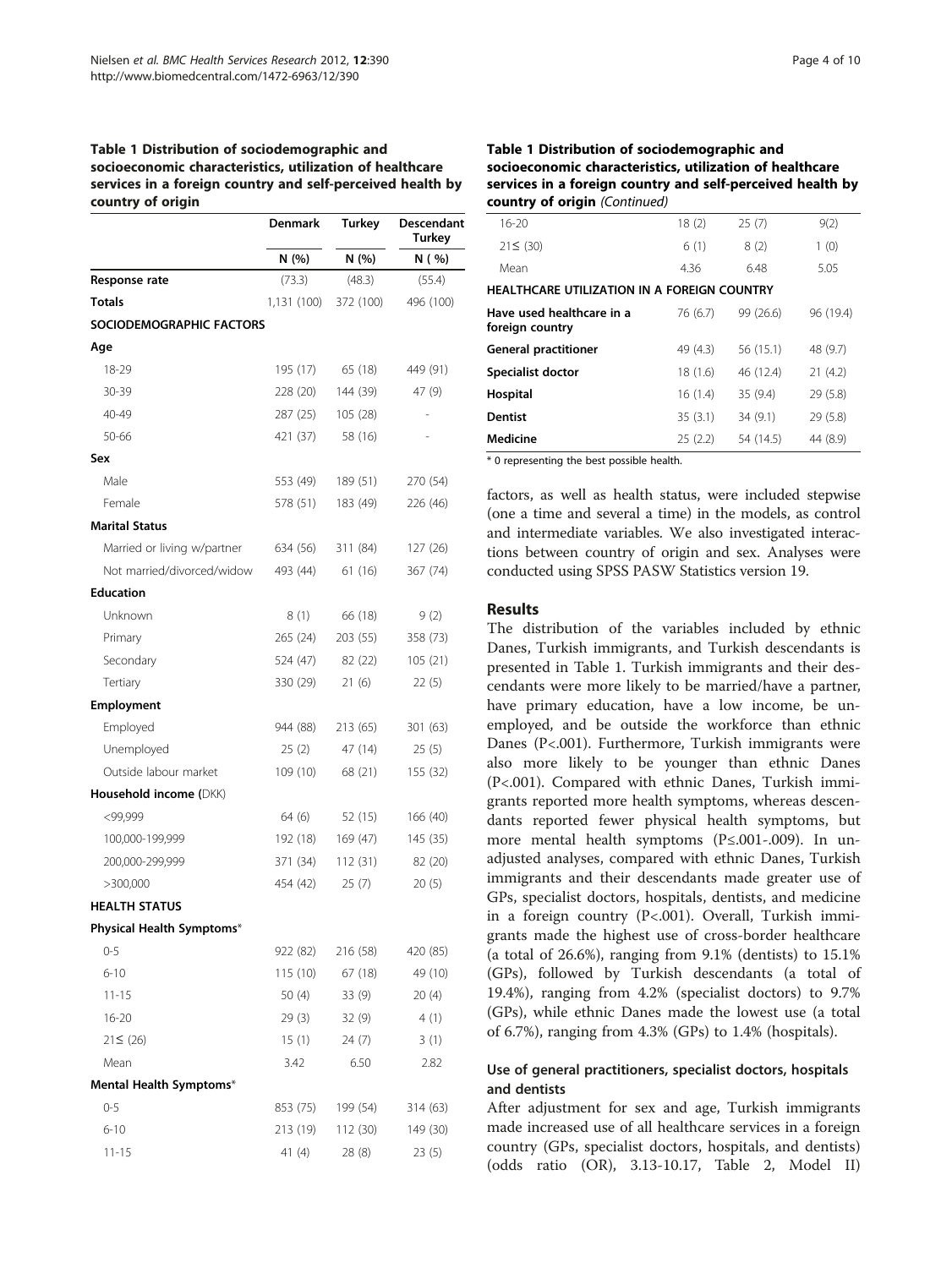| <b>Country of Origin</b>    | <b>Doctor</b>     |                    |                    |                    |                    |                    |                   |                    |                   |        |
|-----------------------------|-------------------|--------------------|--------------------|--------------------|--------------------|--------------------|-------------------|--------------------|-------------------|--------|
|                             | Model I           |                    | Model II           |                    | Model III          |                    | Model IV          |                    | Modul V           |        |
|                             | OR (95% CI)       | P                  | OR (95% CI)        | P                  | OR (95% CI)        | P                  | OR (95% CI)       | P                  | OR (95% CI)       | P      |
| <b>General practitioner</b> |                   |                    |                    |                    |                    |                    |                   |                    |                   |        |
| Denmark                     | 1.00              |                    | 1.00               |                    | 1.00               |                    | 1.00              |                    | 1.00              |        |
| Turkey                      | 3.91 (2.61-5.86)  | 000.               | 3.86 (2.54-5.87)   | &000.<br>          | 4.56 (2.91-7.13)   | &000. <sub>2</sub> | 4.25 (2.38-7.60)  | $&000\\$           | 4.49 (1.92-6.32)  | < .000 |
| Turkey Descendants          | 2.37 (1.57-3.58)  | &000.<br>          | 1.72 (1.02-2.90)   | .041               | $1.91(1.13-3.26)$  | .017               | 1.30 (0.69-2.42)  | .416               | $1.19(0.64-2.23)$ | .579   |
| Specialist doctor           |                   |                    |                    |                    |                    |                    |                   |                    |                   |        |
| Denmark                     | 1.00              |                    | 1.00               |                    | 1.00               |                    | 1.00              |                    | 1.00              |        |
| Turkey                      | 8.73 (4.99-15.26) | 000.               | 10.17 (5.65-18.30) | &000. <sup>2</sup> | 12.29 (6.53-23.14) | &000. <sub>2</sub> | 9.31 (4.02-21.58) | $&000\\$           | 6.74 (2.84-16.01) | < .000 |
| Turkey Descendants          | 2.73 (1.44-5.18)  | .002               | $6.10(2.51-14.19)$ | &000.<br>          | 7.31 (2.91-18.36)  | &000. <sub>2</sub> | 5.92 (2.06-16.96) | .001               | 4.97 (1.72-14.41) | .003   |
| Hospital                    |                   |                    |                    |                    |                    |                    |                   |                    |                   |        |
| Denmark                     | 1.00              |                    | 1.00               |                    | 1.00               |                    | 1.00              |                    | 1.00              |        |
| Turkey                      | 7.24 (3.96-13.24) | 000.               | 8.28 (4.39-15.62)  | &000.<br>          | 9.22 (4.71-18.01)  | &000. <sub>2</sub> | 7.95 (3.33-18.99) | $&000\\$           | 5.70 (2.33-13.93) | &000   |
| Turkey Descendants          | 4.33 (2.33-8.04)  | &000. <sub>0</sub> | 4.07 (1.84-9.03)   | .001               | 4.41 (1.95-9.94)   | &000. <sub>2</sub> | 3.12 (1.19-8.18)  | .021               | 2.48 (0.95-6.48)  | .063   |
| <b>Dentist</b>              |                   |                    |                    |                    |                    |                    |                   |                    |                   |        |
| Denmark                     | 1.00              |                    | 1.00               |                    | 1.00               |                    | 1.00              |                    | 1.00              |        |
| Turkey                      | 3,15 (1.94-5.13)  | &000               | 3.13 (1.89-5.18)   | 000.               | 3.34 (1.96-5.68)   | &000.<br>          | 5.72 (2.85-11.45) | &000. <sup>2</sup> | 5.20 (2.57-10.54) | < .000 |
| Turkey Descendants          | 1.95 (1.18-3.22)  | .010               | 1.58 (0.82-3.02)   | .170               | 1.72 (0.89-3.33)   | .109               | 2.28 (1.04-4.97)  | .039               | 2.17 (0.996-4.74) | .051   |

<span id="page-4-0"></span>Table 2 Adjusted Odds Ratios (95% CI) for healthcare utilization in a foreign country in 2007 by country of origin

95% CI indicates 95% confidence interval.

Statistically significant variables (P <.05) are depicted in bold type.

Model I: Using binary logistic regression to adjust for country of origin.

Model II: Using binary logistic regression to adjust for country of origin, sex, age.

Model III: Using binary logistic regression to adjust for country of origin, sex, age, and marital status.

Model IV: Using binary logistic regression to adjust for country of origin, sex, age, marital status, education, employment status, and household income.

Model V: Using binary logistic regression to adjust for country of origin, sex, age, marital status, education, employment status, household income, physical health symptoms, and mental health symptoms. All estimates are adjusted for all covariates, even though some of the covariates are statistically non-significant.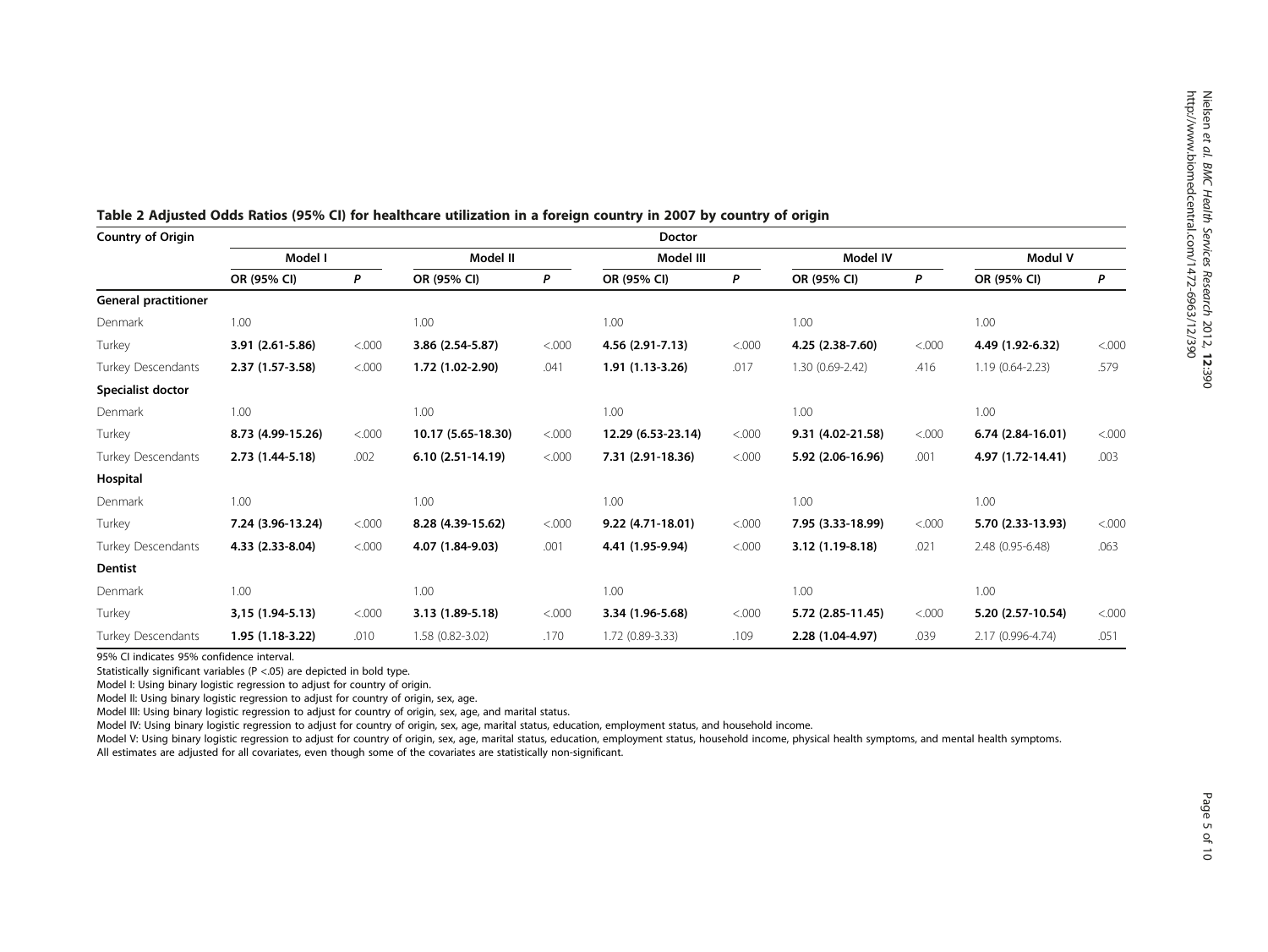compared with ethnic Danes. The largest differences between Turkish immigrants and ethnic Danes were seen for specialist doctors (OR, 10.17), hospitals (OR, 8.28) and dentists (OR, 3.13). Further adjusted for marital status and socioeconomic factors, the differences between Turkish immigrants and ethnic Danes varied somewhat; for use of GPs and dentists, the difference increased, and for use of specialist doctors and hospitals, the difference decreased (Model IV). On adjusting further for physical and mental health status, the difference decreased for specialist doctors and hospitals and remained somewhat similar for GPs and dentists (Model V). Nevertheless, for use of all healthcare services, after adjustment of all variables included, we observed higher use among Turkish immigrants compared with ethnic Danes (OR, 4.49-6.74 dependent on healthcare service, Model V).

Turkish descendants made generally lower use of healthcare services in a foreign country compared with their parental generation, but higher use compared with ethnic Danes (Model I). After adjusting for sex and age, Turkish descendants made increased use of all healthcare services in a foreign country (OR, 1.72-6.10 dependent on healthcare service, Model II), except dentists, compared with ethnic Danes. Adjustment for marital status and socioeconomic factors further narrowed the differences, becoming statistically insignificant for use of GPs, but statistically significant for use of dentists (Model IV). On adjusting further for health symptoms, we observed an increased use of specialist doctors (OR, 4.97), and a similar use of GPs in a foreign country compared to ethnic Danes (Model V). Furthermore, there were tendencies of increased use of hospitals and dentists among Turkish descendants compared with ethnic Danes as the numbers became just borderline statistically insignificant at alpha 0.05 (Model V). The interaction of country of origin by sex was not found to be statistically significant.

## Use of medicine

For medicine received abroad, the interaction of country of origin by sex was found to be statistically significant (P=0.019) (Table [3\)](#page-6-0). After adjusting for age, we observed higher use of medicine from abroad among immigrant Turkish men (OR, 2.59), but not among their descendant counterparts, compared with ethnic Danish men; while we observed considerably higher use of medicine from abroad among immigrant Turkish women (OR, 15.57) and their descendants (OR, 6.87), compared with ethnic Danish women (Model II). On also adjusting for marital status and socioeconomic status, we found no statistically significant difference between the groups of men, while the differences between the groups of women increased (Model IV). On adjusting further for physical and mental health symptoms, we found no differences in

the use of medicine from abroad among ethnic Danish men, immigrant Turkish men, and their descendant counterparts, but we found considerably higher use among immigrant Turkish women (OR, 14.00) and their descendant counterparts (OR, 4.08) compared with ethnic Danish women (Model V).

## **Discussion**

In this combined survey and registry-based study, we observed higher use of all somatic healthcare services (GPs, specialist doctors, hospitals, and dentists) in a foreign country among Turkish immigrants compared with ethnic Danes, also after adjustment for sociodemographic and socioeconomic factors, as well as health status. Turkish descendants made increased use of specialist doctors and there were tendencies of increased use of hospitals and dentists, while we found no statistically significant differences in use of GPs in a foreign country compared with ethnic Danes, after adjustment for sociodemographic and socioeconomic factors, as well as health status. For medicine received from abroad, we found no statistically significant differences among the men, but immigrant Turkish women and their descendant counterparts made extensively higher use compared with ethnic Danish women. Socioeconomic factors and health status could explain some, but not the full effect on the use made by the different groups.

## Strengths and limitations

The strengths of the study include interviews of the population in their preferred languages and the use of survey data linked to high-quality registry data. Additionally, we examined the use of different healthcare providers abroad, taking into account different population groups' preferences for types of medical care. Several limitations also apply. Firstly, the survey questions on the use of healthcare in a foreign country give insufficient information: we do not have information on the country(ies) from which the healthcare services are obtained, nor do we have information on which types of healthcare (e.g. which types of medicine) are obtained. Different definitions of healthcare or medication between the groups included may also be at stake. Secondly, the low participation rate of the Turkish immigrant and descendant groups may lead to underestimation of the use of healthcare abroad, as nonrespondents are likely to have low socioeconomic status and may have more problems with contacts with Danish authorities, including the healthcare system. Nevertheless, it could also lead to overestimation if nonrespondents use cross-border healthcare services less due to their poor financial situation. Thirdly, only immigrants who had resided in Denmark for at least three years were included in the study. Information on newly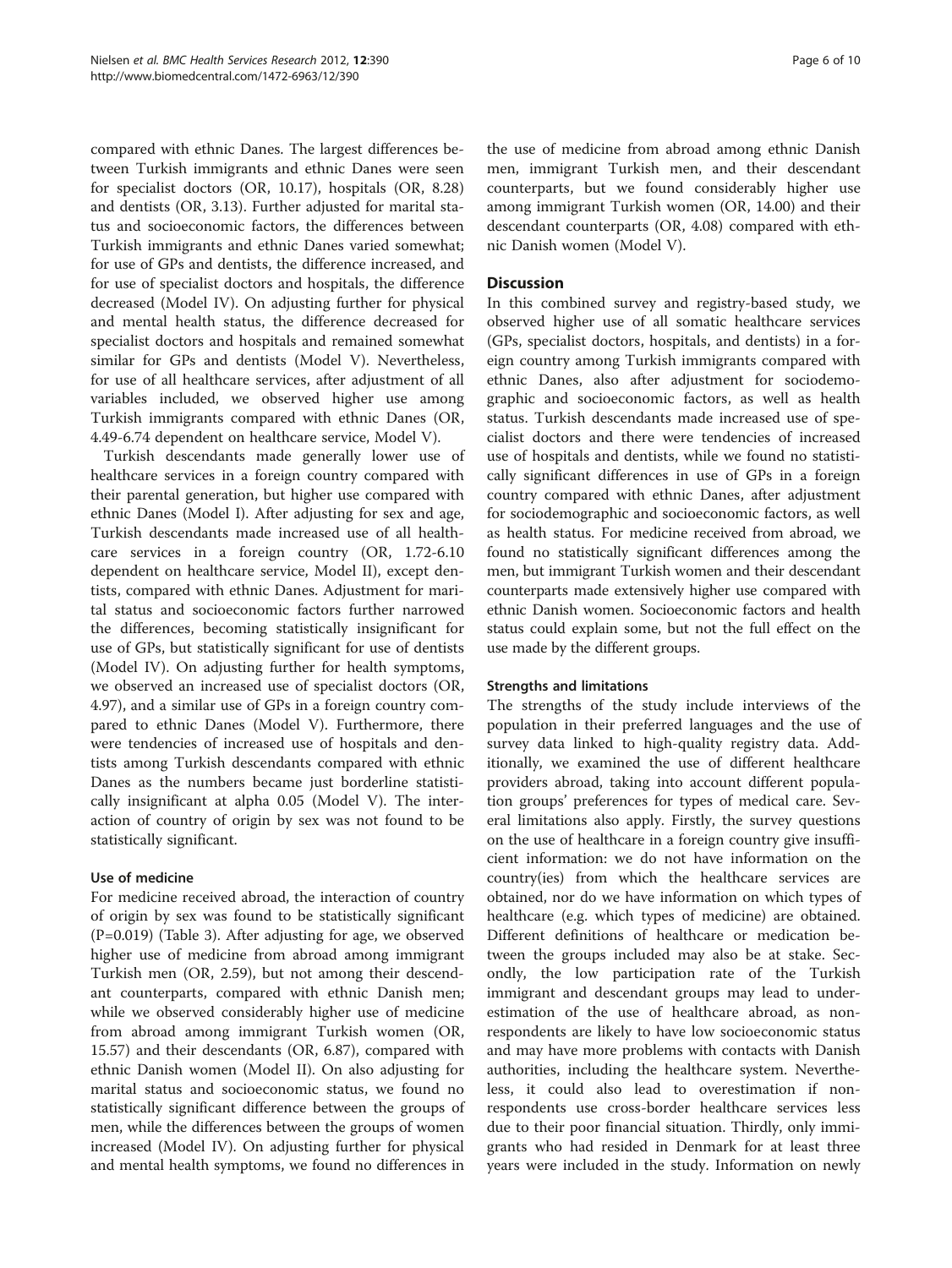| Men                       |                       |                    |                     |                    |                    |                    |                   |      |                    |        |
|---------------------------|-----------------------|--------------------|---------------------|--------------------|--------------------|--------------------|-------------------|------|--------------------|--------|
| <b>Country of Origin</b>  | Model I               |                    | Model II            |                    | Model III          |                    | Model IV          |      | Modul V            |        |
|                           | OR (95% CI)           |                    | OR (95% CI)         |                    | OR (95% CI)        | P                  | OR (95% CI)       | P    | OR (95% CI)        | P      |
| Men                       |                       |                    |                     |                    |                    |                    |                   |      |                    |        |
| Denmark                   | 1.00                  |                    | 1.00                |                    | 1.00               |                    | 1.00              |      | 1.00               |        |
| Turkey                    | 3.07 (1.40-6.74)      | .005               | 2.59 (1.15-5.84)    | .021               | $2.61(1.10-6.17)$  | .029               | 1.89 (0.57-6.25)  | .295 | 1.65 (0.48-5.72)   | .430   |
| <b>Turkey Descendants</b> | 2.62 (1.24-5.52)      | .012               | $1.61(0.63 - 4.10)$ | .316               | $1.61(0.63-4.12)$  | .319               | 2.14 (0.70-6.51)  | .181 | 1.82 (0.58-5.73)   | .309   |
| Women                     |                       |                    |                     |                    |                    |                    |                   |      |                    |        |
| Denmark                   | 1.00                  |                    | 1.00                |                    | 1.00               |                    | 1.00              |      | 1.00               |        |
| Turkey                    | 13.62 (6.98-25.60)    | &000. <sub>2</sub> | 15.57 (7.73-31.37)  | &000. <sub>2</sub> | 18.87 (8.94-39.83) | &000.<             | 18.78 (7.2-48.91) | 000. | 14.00 (5.29-37.06) | < .000 |
| <b>Turkey Descendants</b> | $6.67$ $(3.33-13.37)$ | &000               | $6.87(2.83-16.64)$  | &000. <sub>2</sub> | 7.81 (3.14-19.44)  | &000. <sub>2</sub> | 4.93 (1.67-14.56) | .004 | 4.08 (1.39-11.96)  | .010   |
|                           |                       |                    |                     |                    |                    |                    |                   |      |                    |        |

<span id="page-6-0"></span>Table 3 Adjusted Odds Ratios (95% CI) for medicine received from abroad in 2007 by country of origin and sex

95% CI indicates 95% confidence interval.

Statistically significant variables ( $P < .05$ ) are depicted in bold type.

Model I: Using binary logistic regression to adjust for country of origin.

Model II: Using binary logistic regression to adjust for country of origin, age.

Model III: Using binary logistic regression to adjust for country of origin, age, and marital status.

Model IV: Using binary logistic regression to adjust for country of origin, age, marital status, education, employment status, and household income.

Model V: Using binary logistic regression to adjust for country of origin, age, marital status, education, employment status, household income, physical health symptoms, and mental health symptoms.

All estimates are adjusted for all covariates, even though some of the covariates are statistically non-significant.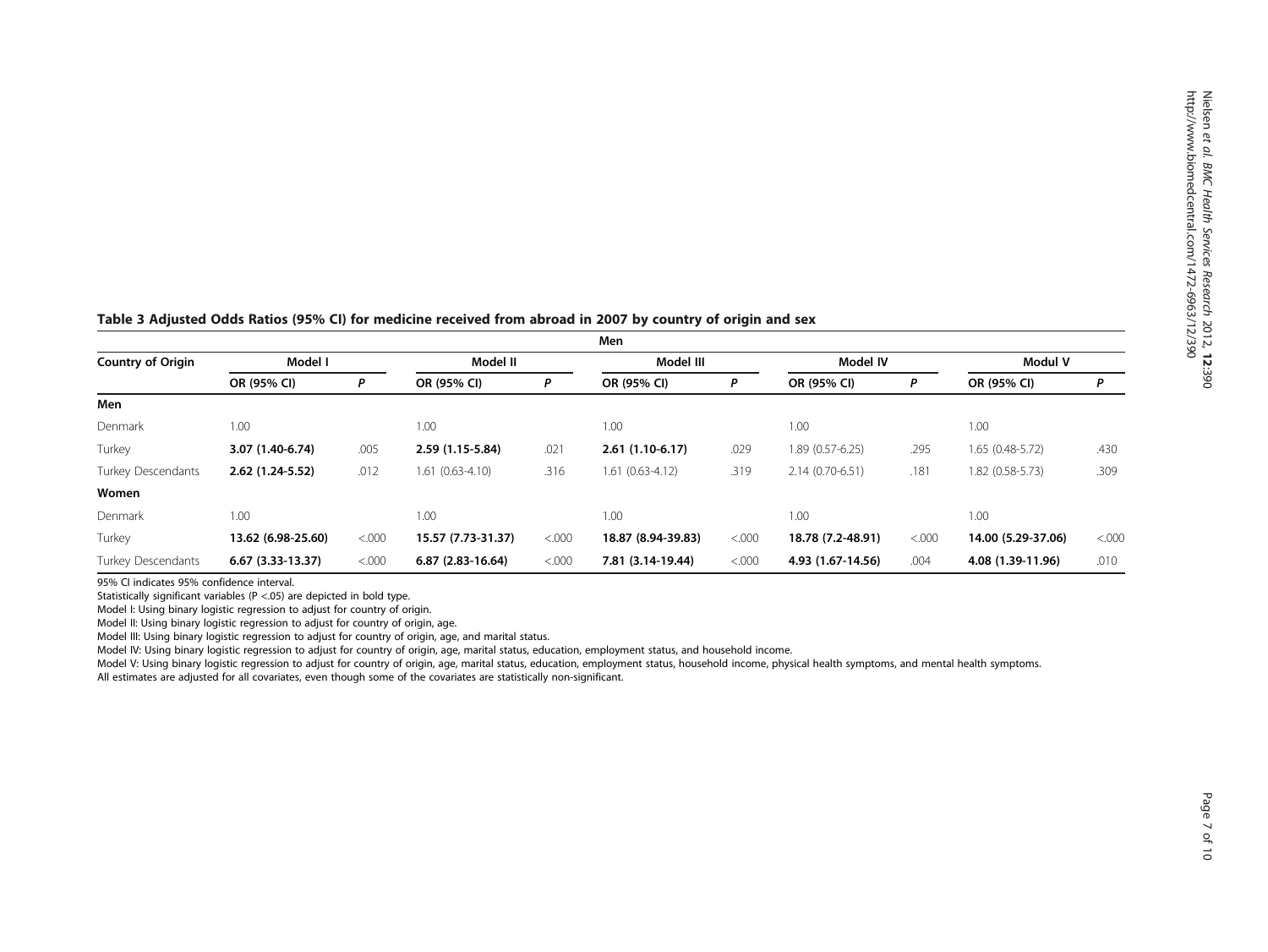arrived immigrants' use of healthcare may also be of interest. Fourthly, use of self-reported health symptoms as a measure of health is problematic, leading to potential residual confounding. Cultural differences in the health of one's reference group, different expectations of one's health, and differences in response style, or in the connotation of the symptom questions, may play a role, so that it is uncertain whether the symptom scales function equivalently in all three groups. Fifthly, the registry information lacked accuracy in two aspects: a) information on education was obtained from a questionnaire sent annually to all immigrants. Based on this information, Statistics Denmark classifies immigrants' education according to Danish standards, but this is subject to uncertainty and lack of information; b) unemployment was defined as full unemployment in week 48, which is a weak indicator and does not take the length of unemployment into account.

#### Reasons for seeking cross-border healthcare

Reasons for seeking healthcare services across borders/ in the country of origin by migrants are complex and deeply rooted in the specific cultural background of the migrants, as well as formal and informal access to the healthcare system in the host country. An Irish qualitative study on recently arrived immigrants showed that the immigrants were confused about the Irish healthcare system, including their entitlements, procedures for obtaining them, and the services available. The immigrants sought to fill some, and occasionally most, of their healthcare needs in their home country, e.g. during summer holidays; and not only for specialised procedures, but also for non-specialised routine check-ups and minor treatments [[2\]](#page-9-0). Other studies indicate other rationales for seeking healthcare services in their country of origin. Korean immigrants in New Zealand, who represent a relatively young and skilled immigrant group, sought effective care, as well as better and faster treatment, in culturally comfortable settings in Korea [\[16](#page-9-0)]. Treatment in Korea was considered to be faster and of higher quality by the Korean immigrants. Combined with feeling comfortable and safe, and overcoming cultural and linguistic barriers, this seemed to outweigh travel expenses [[16\]](#page-9-0). Mexicans living far from the border in the US sought medical treatment in Mexico due to unsuccessful treatment in the US, lack of (financial) access to care in the US, and a preference for Mexican care [\[17\]](#page-9-0). For Californian Mexicans (living relatively closer to the border), the predictors of cross-border healthcare use by immigrants were found to be: need, lack of health insurance, delay in the seeking of care, more recent immigration and limited English language proficiency [[13\]](#page-9-0).

The case of Turkish immigrants seeking healthcare services in Turkey is somewhat similar to the Korean immigrants in New Zealand seeking healthcare in Korea, since the healthcare systems in the two host countries and in the countries of origin, respectively, to a large extent share similar characteristics. New Zealand and Denmark have a GP gatekeeper system, whereas in Korea and Turkey patients go directly to specialists in hospitals [[12](#page-9-0),[16,18](#page-9-0)]. However, while the Korean immigrants in New Zealand had to pay out-of-pocket for their treatment in Korea, the Turkish immigrants in Denmark had free-of-charge or partly reimbursed medical treatment, including prescription medicine, in Turkey, as this was covered by the Danish national health insurance at the time of the data collection (until 2008). Yet, for additional services such as dentistry, or in the case of chronic diseases, the Turkish immigrants residing in Denmark had to pay for the services in Turkey themselves. There might also be differences in the accessibility of specialist and hospital care between the healthcare system in Denmark and in Turkey. With reference to the Korean immigrants, it is likely that Turkish immigrants would be more likely to use private services in Turkey, and accordingly receive fast and efficient services in a culturally familiar setting with healthcare providers one trust and thereby avoid waiting lists in Denmark. Future research may focus on how and why and which types of cross-border healthcare have been obtained, as this could be useful to improve measures and to make recommendations for the European healthcare systems.

#### Alternative or supplementary healthcare?

A recent Danish study showed that Turkish immigrants and their descendants made considerably higher use of somatic healthcare services (GPs, specialists in private practice, emergency rooms, hospitals) but less use of dentists in Denmark, compared with ethnic Danes—also after taking sociodemographic and socioeconomic factors and health status into account [[11\]](#page-9-0). The present study shows that these utilization differences in the Danish healthcare system cannot be explained by differences in the use of cross-border healthcare by Turkish immigrants, their descendants, and ethnic Danes. One exception is the use of dentists by immigrants, and to some extent by descendants. Since this study showed higher use of dentists in a foreign country among Turkish immigrants and borderline higher use among their descendants compared with ethnic Danes, the lower use of dentists by immigrants and their descendants in Denmark may be of less concern. Nonetheless, less than 10% of Turkish immigrants and less than 6% of Turkish descendants consulted a dentist in a foreign country (Table [1](#page-3-0)). From these two studies, it seems that use of cross-border healthcare among Turkish immigrants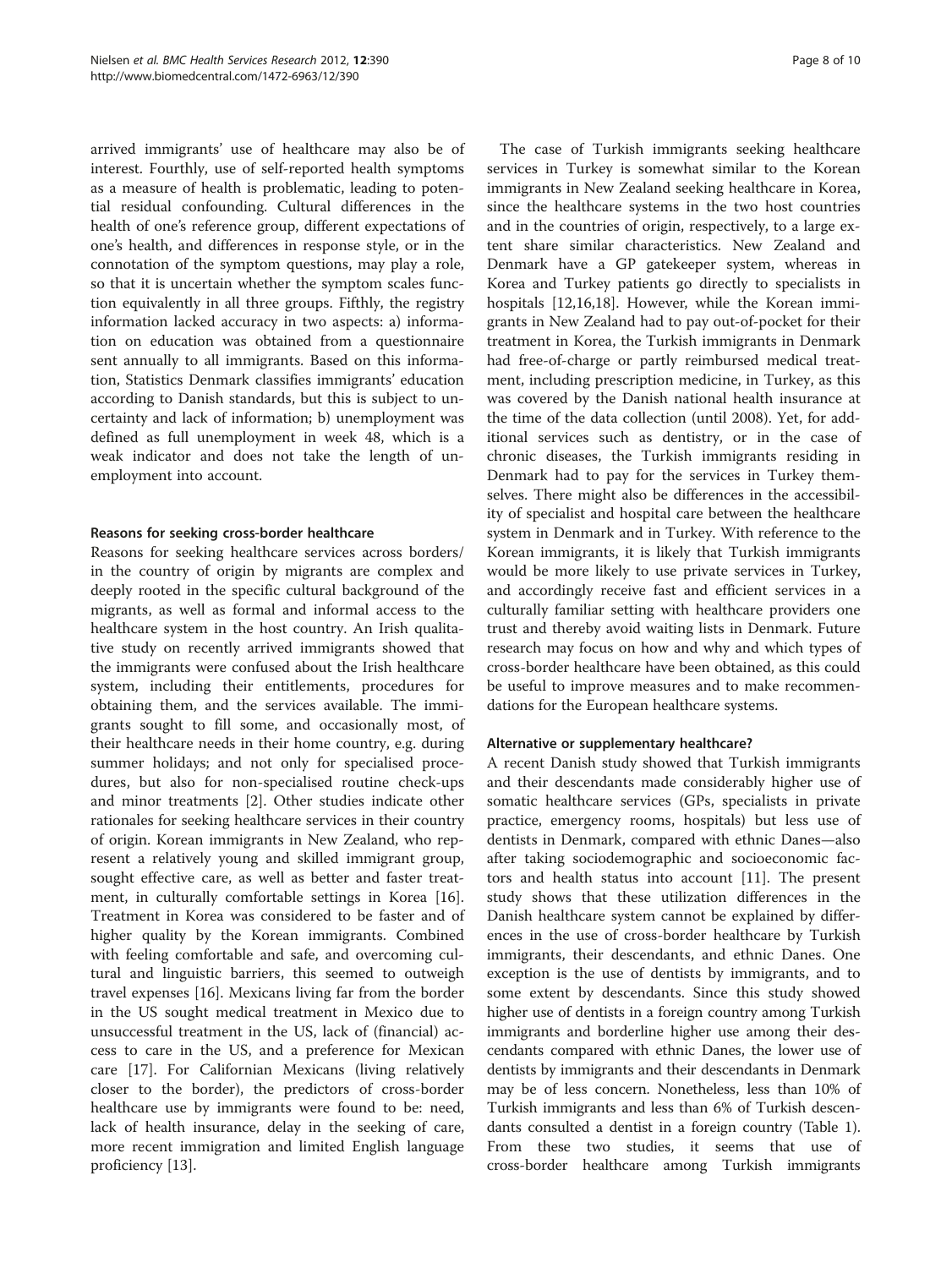residing in Denmark should be considered to be supplementary healthcare, and not as an alternative.

#### Informal barriers to the host country healthcare system

The observations of different consumption patterns of use of healthcare abroad may be due to informal barriers to the Danish healthcare system, including inadequate doctor-patient communication, provider insecurity, different healthcare-seeking behaviour, and patient preferences and expectations. As Danish studies have shown dissatisfaction with the doctor-patient encounter from healthcare professionals and from non-Western immigrants [[19,20\]](#page-9-0), this is likely to lead to the increased use of healthcare services in the immigrants' home countries. Furthermore, immigrants may have longer stays abroad/in their home countries, which naturally add to increased cross-border healthcare consumption. However, the Irish study of recently arrived immigrants found that the main reasons for seeking healthcare in their home countries appeared to be issues of affordability and perception of the quality of care [[2\]](#page-9-0). Unlike the common idea that seeking healthcare in a more familiar context, such as their country of origin, may in the case of migrants be due to (perceived) social, cultural, religious, and linguistic differences, as was found by the Korean immigrants in New Zealand [[1,16\]](#page-9-0), the Irish study suggested that this was due to insufficient information about the Irish health system. Even though the immigrants did not report cultural and linguistic difficulties, the types of complaints, including quality of services, made the authors consider that they might be related to feelings of alienation [[2\]](#page-9-0). Our study differs significantly from the Irish study in that the current study population has resided in Denmark for at least three years, and in that the descendants were born in Denmark. Consequently, complete unfamiliarity with the Danish healthcare system is not likely to be at stake, yet cultural barriers, including communication and affordability, especially in the case of dentists and medicine, are likely to be present.

#### Generational differences in the use of healthcare

Only few studies have looked into generational differences in the use of healthcare. Utilisation patterns for immigrants' descendants may be of particular interest for prioritising in the healthcare system, as we may assume that they converge into the pattern for ethnic Danes. This study showed that, compared with ethnic Danes, Turkish descendants made increased use of specialist doctors and borderline increased use of hospitals and dentists, and female descendants made increased use of medicine from abroad. For GP services, we found no statistically significant difference between Turkish descendants and ethnic Danes. One explanation could

be that, in important cases, a second opinion from a specialist/hospital in the country of origin is still associated with a feeling of security and quality, while the use of dentist in a foreign country may be due to lower prices. The use of prescription medicine from a foreign country may be due to affordability, the availability of over-the-counter medicine in Turkey that would be prescription medicine in Denmark, as well as the unavailability of specific medical drugs used in Turkey on the Danish market. The descendants of Turkish immigrants in Denmark are likely to be familiar with the Turkish healthcare system, due to regular visits to Turkey and their parents' use of services in Turkey; so that the descendants know both the Danish and the Turkish healthcare systems and have the skills to navigate in them and between them, in order to get the best and fastest treatment.

#### Implications for healthcare in countries of residence

Use of cross-border healthcare services may impose additional strains on the healthcare systems in countries of residence, as it may disrupt continuity of care for patients, including giving patients mixed information and diverging treatment, and may create professional obstacles for healthcare providers. Another implication for healthcare in countries of residence is patient safety regarding contact with resistant bacteria or the increase of antibiotic resistance by using antibiotic too easy. Furthermore, healthcare obtained in a foreign country may entail that the patient does not achieve relevant rehabilitation, etc. in the home country, with the risk of poorer health outcomes and even more fragmented care [\[5](#page-9-0)]. For chronic diseases that to a larger extent require continuity of care, cross-border healthcare use may be a complicating factor. However, the use of healthcare abroad can also be looked upon as a supplement and may thus be beneficial for the patient. Questions about the quality of services abroad have been raised, but relatively little is known about readmission, morbidity, and mortality subsequent to medical treatment abroad [\[6](#page-9-0)]. However, intake of medicine from foreign countries may be highly problematic, as in many cases the quality is questionable due to the lack of proper control or the adulteration of such medicine, making it dangerous for the patient [[21\]](#page-9-0).

Patient mobility is increasing worldwide and is high on the agendas of national healthcare systems and health authorities [\[7,22\]](#page-9-0). Immigrants and their descendants have a background from (at least) two countries, and more affluent members of this group in particular may possess greater knowledge and capability of navigating different healthcare systems, making them better able to exploit services that are most beneficial to them. With